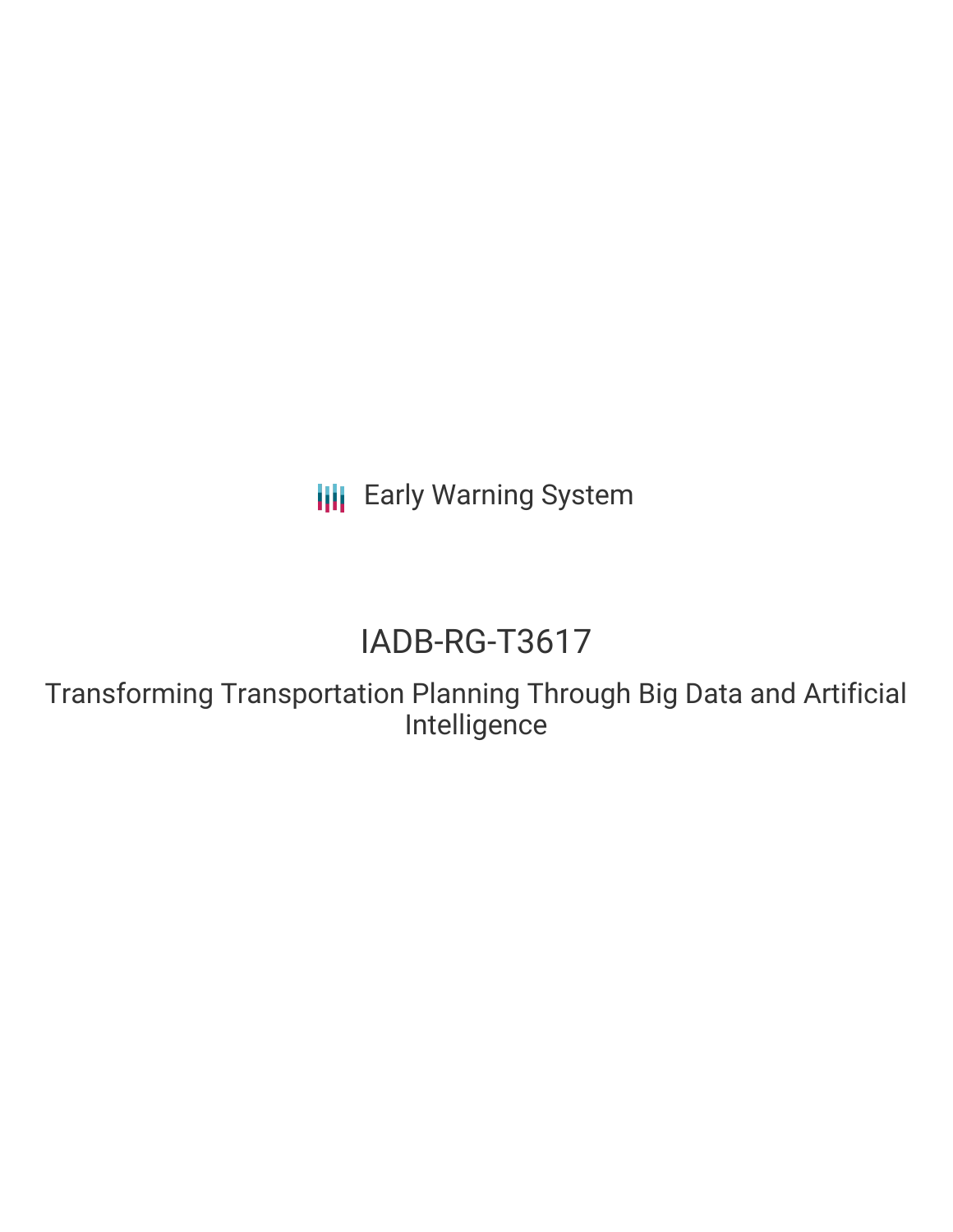

#### **Quick Facts**

| <b>Financial Institutions</b>  | Inter-American Development Bank (IADB)  |
|--------------------------------|-----------------------------------------|
| <b>Status</b>                  | Active                                  |
| <b>Bank Risk Rating</b>        | C.                                      |
| <b>Voting Date</b>             | 2020-05-26                              |
| <b>Borrower</b>                | Regional                                |
| <b>Sectors</b>                 | <b>Technical Cooperation, Transport</b> |
| <b>Investment Type(s)</b>      | Grant                                   |
| <b>Investment Amount (USD)</b> | $$0.25$ million                         |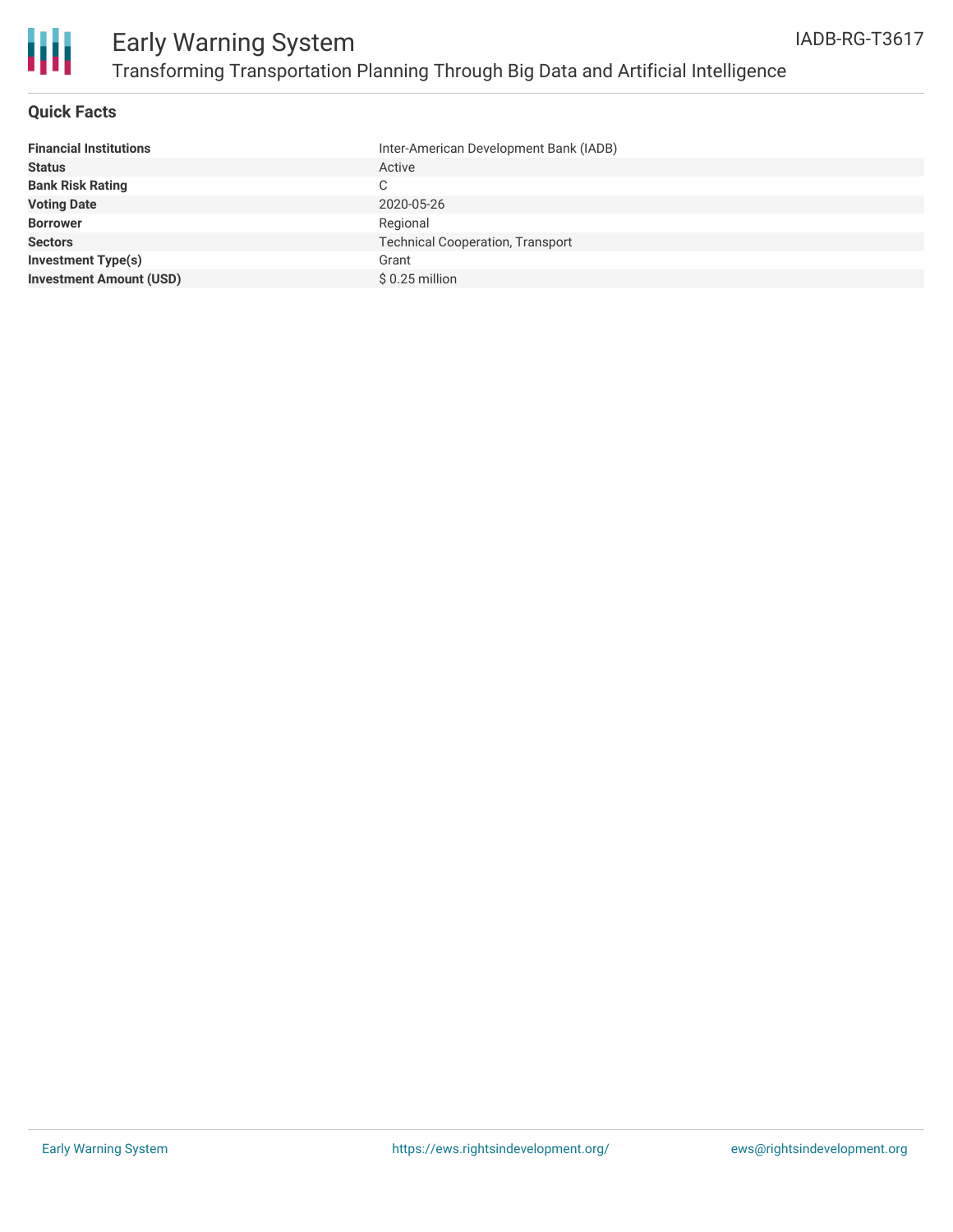



#### **Project Description**

This Technical Cooperation (TC) seeks to transform transport policy in the countries of Latin America and the Caribbean (LAC) through the use of Big Data and Artificial Intelligence (AI) to improve planning in key areas of the sector. These areas include: (i) traffic management for a more socially efficient use of public space; (ii) improvement of road safety; (iii) the identification of infrastructure investment needs, the monitoring of the progress of prioritized works and the increase of transparency in execution; and (iv) the improvement of social inclusion through transport.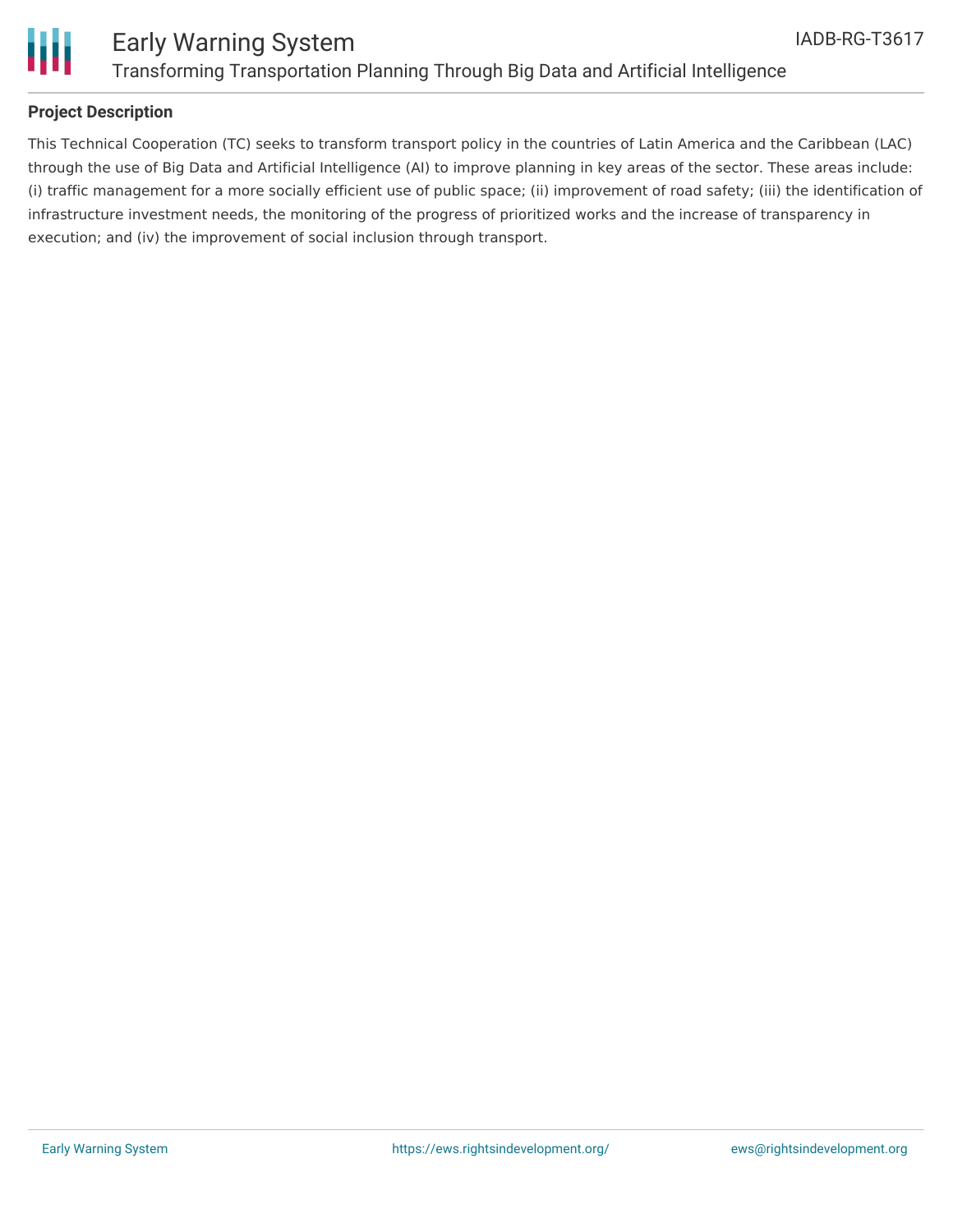

### Early Warning System Transforming Transportation Planning Through Big Data and Artificial Intelligence

#### **Investment Description**

• Inter-American Development Bank (IADB)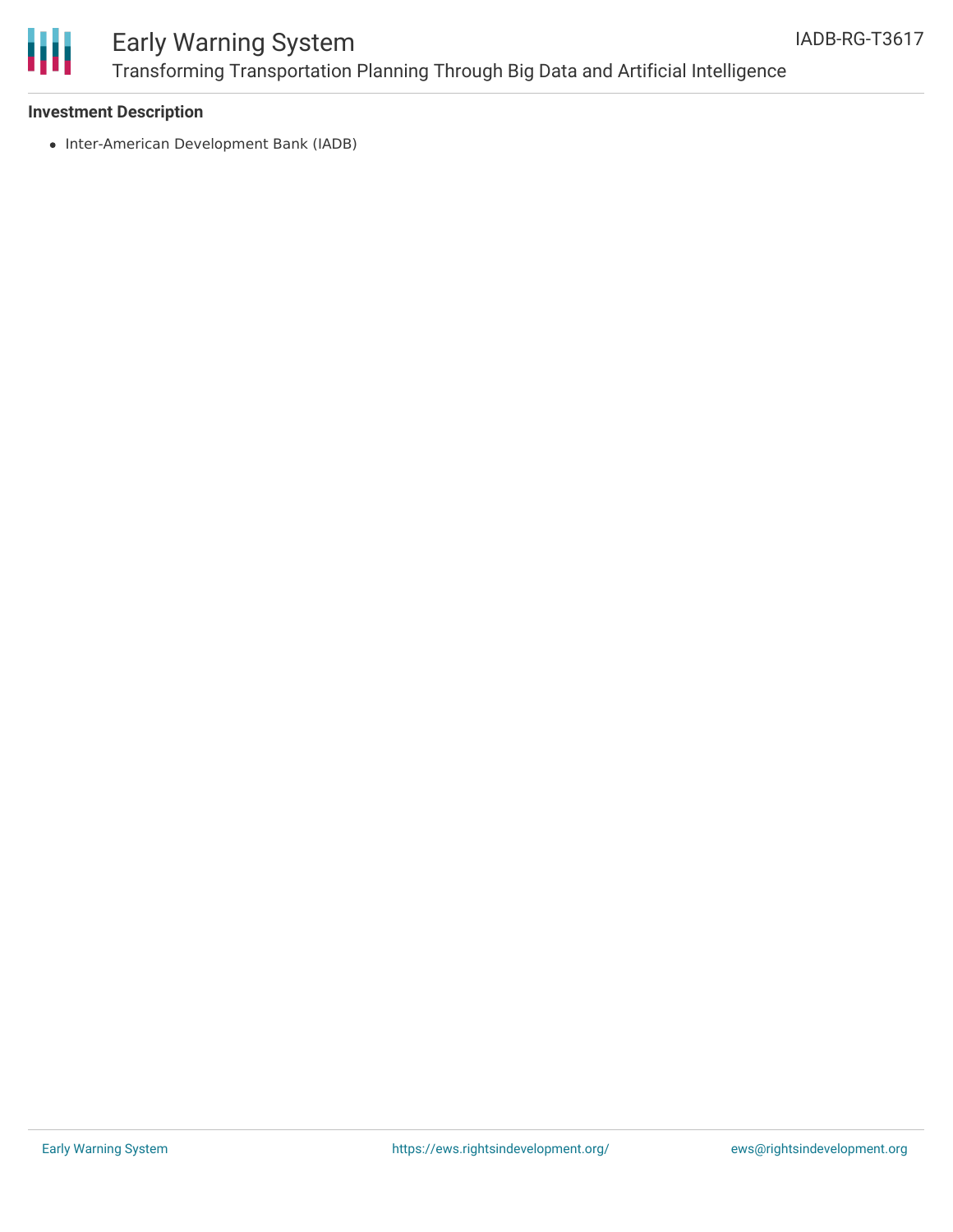

#### **Contact Information**

#### ACCOUNTABILITY MECHANISM OF IADB

The Independent Consultation and Investigation Mechanism (MICI) is the independent complaint mechanism and fact-finding body for people who have been or are likely to be adversely affected by an Inter-American Development Bank (IDB) or Inter-American Investment Corporation (IIC)-funded project. If you submit a complaint to MICI, they may assist you in addressing the problems you raised through a dispute-resolution process with those implementing the project and/or through an investigation to assess whether the IDB or IIC is following its own policies for preventing or mitigating harm to people or the environment. You can submit a complaint by sending an email to MICI@iadb.org. You can learn more about the MICI and how to file a complaint at http://www.iadb.org/en/mici/mici,1752.html (in English) or http://www.iadb.org/es/mici/mici,1752.html (Spanish).